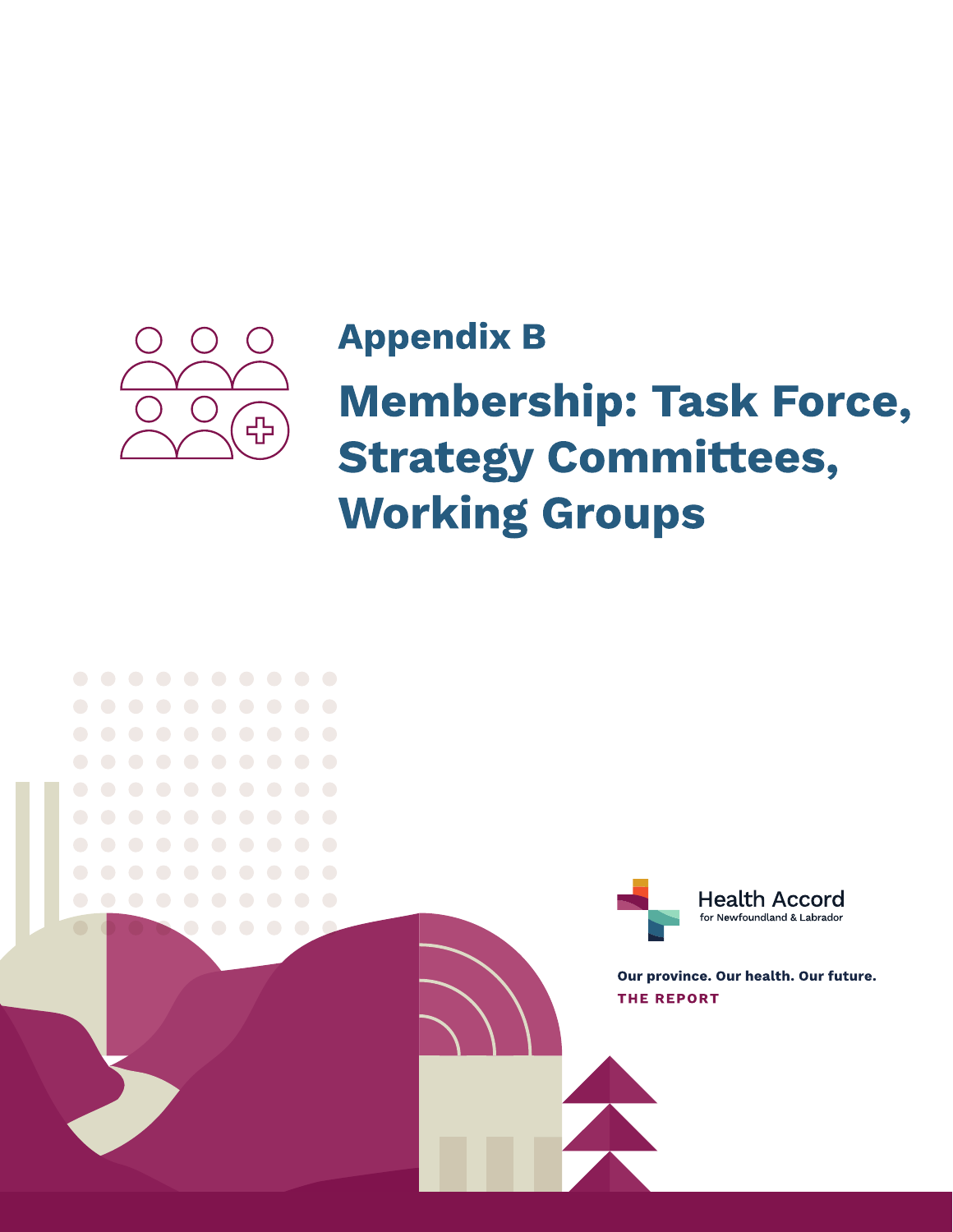## Appendix B: Membership: Task Force, Strategy Committees, Working Groups

### Health Accord NL Task Force Members

| <b>Task Force</b>                                                                                                                       |                                                                                                                                                                                         |
|-----------------------------------------------------------------------------------------------------------------------------------------|-----------------------------------------------------------------------------------------------------------------------------------------------------------------------------------------|
| <b>Task Force Co-Chair</b><br><b>Committee Chair: Quality Health Care</b><br><b>Working Group Chair: Finance</b>                        | <b>Patrick Parfrey</b><br>(Clinical Lead, Quality of Care NL; John Lewis<br>Paton Distinguished University Professor)                                                                   |
| <b>Task Force Co-Chair</b><br><b>Committee Chair: Social</b><br><b>Determinants of Health</b><br><b>Working Group Chair: Governance</b> | <b>Elizabeth M. Davis</b>                                                                                                                                                               |
| <b>Committee Chair: Community Care</b>                                                                                                  | <b>Shanda Slipp</b><br>(Family Physician, Western Health)                                                                                                                               |
| <b>Committee Chair: Aging Population</b>                                                                                                | <b>Joan Marie Aylward</b><br>(Community Champion; Former Provincial<br>Politician; Former NLNU President;<br>Former Executive Director of St. Patrick's<br>Mercy Home)                  |
| <b>Committee Chair: Digital Technology</b>                                                                                              | <b>Paul Preston</b><br>(Former CEO, techNL)                                                                                                                                             |
| <b>Committee Chair: Hospital Services</b>                                                                                               | <b>Sean Connors</b><br>(Associate Professor of Medicine -<br>Cardiology; Clinical Chief of Cardiac Care<br>Program, Eastern Health)                                                     |
| <b>Working Group Chair: Workforce</b><br><b>Readiness</b>                                                                               | <b>Louise Jones</b><br>(Former CEO, NL Council of Health<br>Professionals; Former Regional Health<br>Authority CEO)                                                                     |
| <b>Working Group Chair: Education</b>                                                                                                   | <b>lan Bowmer</b><br>(Past President, Royal College of Physicians<br>and Surgeons of Canada; Professor Emeritus<br>and former Dean, Faculty of Medicine,<br><b>Memorial University)</b> |

*continued on following page…*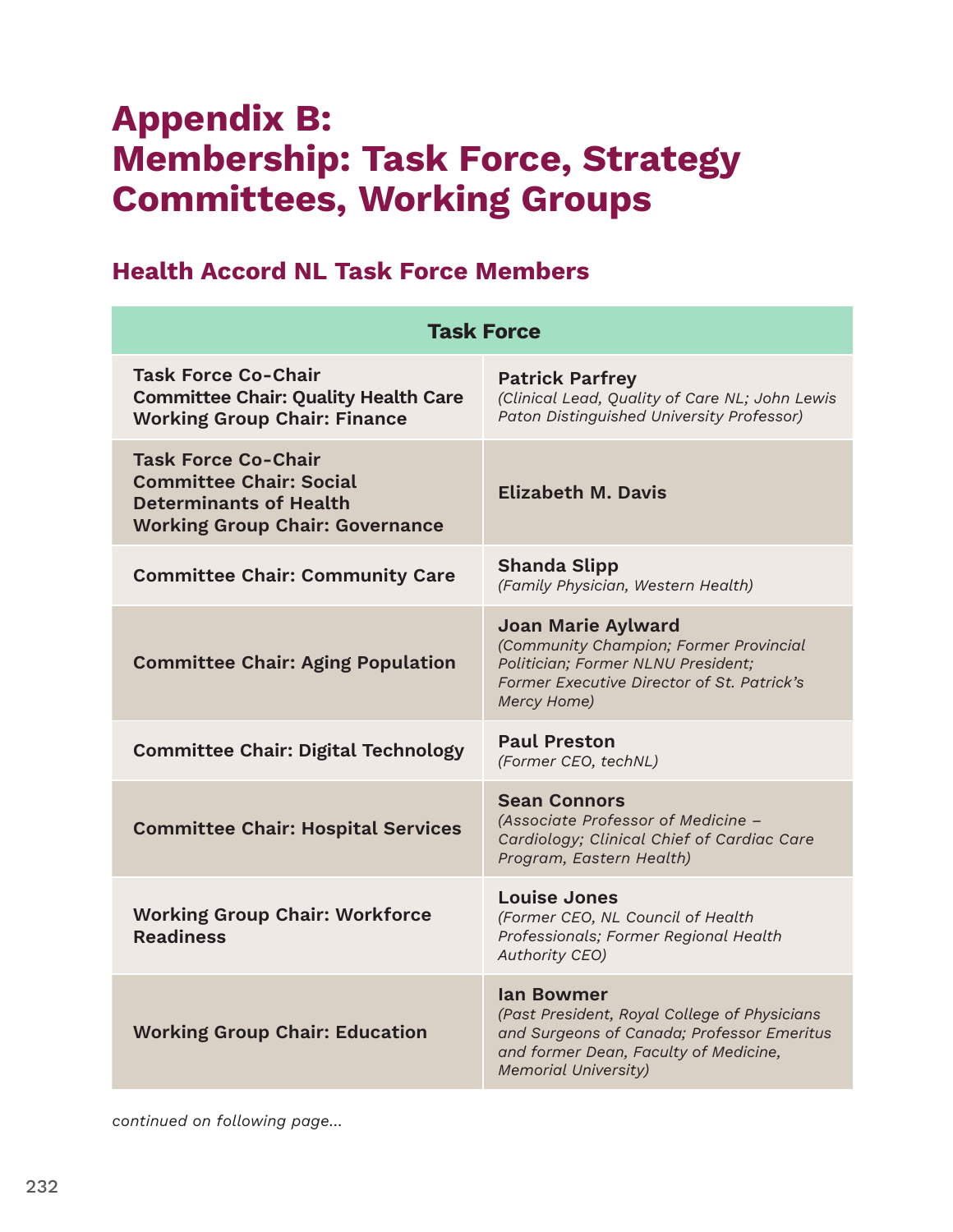| <b>Eastern Health</b>                                                            | <b>David Diamond</b><br>(CEO)                                                                                                               |
|----------------------------------------------------------------------------------|---------------------------------------------------------------------------------------------------------------------------------------------|
| <b>Central Health</b>                                                            | <b>Andrée Robichaud</b><br>(CEO)                                                                                                            |
| <b>Western Health</b>                                                            | <b>Michelle House</b><br>(Interim CEO)                                                                                                      |
| <b>Labrador-Grenfell Health</b>                                                  | <b>Heather Brown</b><br>(CEO)                                                                                                               |
| <b>NL Centre for Health Information</b>                                          | <b>Steve Clark</b><br>(CEO)                                                                                                                 |
| <b>Department of Health &amp; Community</b><br><b>Services, Government of NL</b> | <b>Karen Stone</b><br>(Former Deputy Minister as of Dec. 2021)                                                                              |
| <b>Department of Health &amp; Community</b><br><b>Services, Government of NL</b> | <b>Andrea McKenna</b><br>(Deputy Minister as of Dec. 2021)                                                                                  |
| <b>Newfoundland &amp; Labrador Medical</b><br><b>Association</b>                 | <b>Robert Thompson</b><br>(Executive Director)                                                                                              |
| <b>Registered Nurses' Union NL</b>                                               | <b>Yvette Coffey</b><br>(President)                                                                                                         |
| <b>Association of Allied Health</b><br><b>Professionals</b>                      | <b>Pamela Toope</b><br>(Executive Director)                                                                                                 |
| <b>NL Association of Public</b><br>and Private Employees                         | <b>Jerry Earle</b><br>(President), Member until September, 2021                                                                             |
| <b>Canadian Union of Public</b><br><b>Employees NL</b>                           | <b>Sherry Hillier</b><br>(President), Member until December, 2021                                                                           |
| <b>Faculty of Medicine,</b><br><b>Memorial University</b>                        | <b>Margaret Steele</b><br>(Dean of Medicine, Memorial University;<br>Chair Elect, Association of Faculties of<br><b>Medicine of Canada)</b> |
| <b>Community Member</b>                                                          | <b>Bud Davidge</b>                                                                                                                          |
| <b>Community Member</b>                                                          | <b>Linda Oldford</b>                                                                                                                        |
| <b>Community Member</b>                                                          | <b>Michael O'Keefe</b>                                                                                                                      |
| <b>Indigenous Community Member</b>                                               | <b>Anthony Andersen</b><br>(Nunatsiavut Government, Minister of Finance)                                                                    |

*continued on following page…*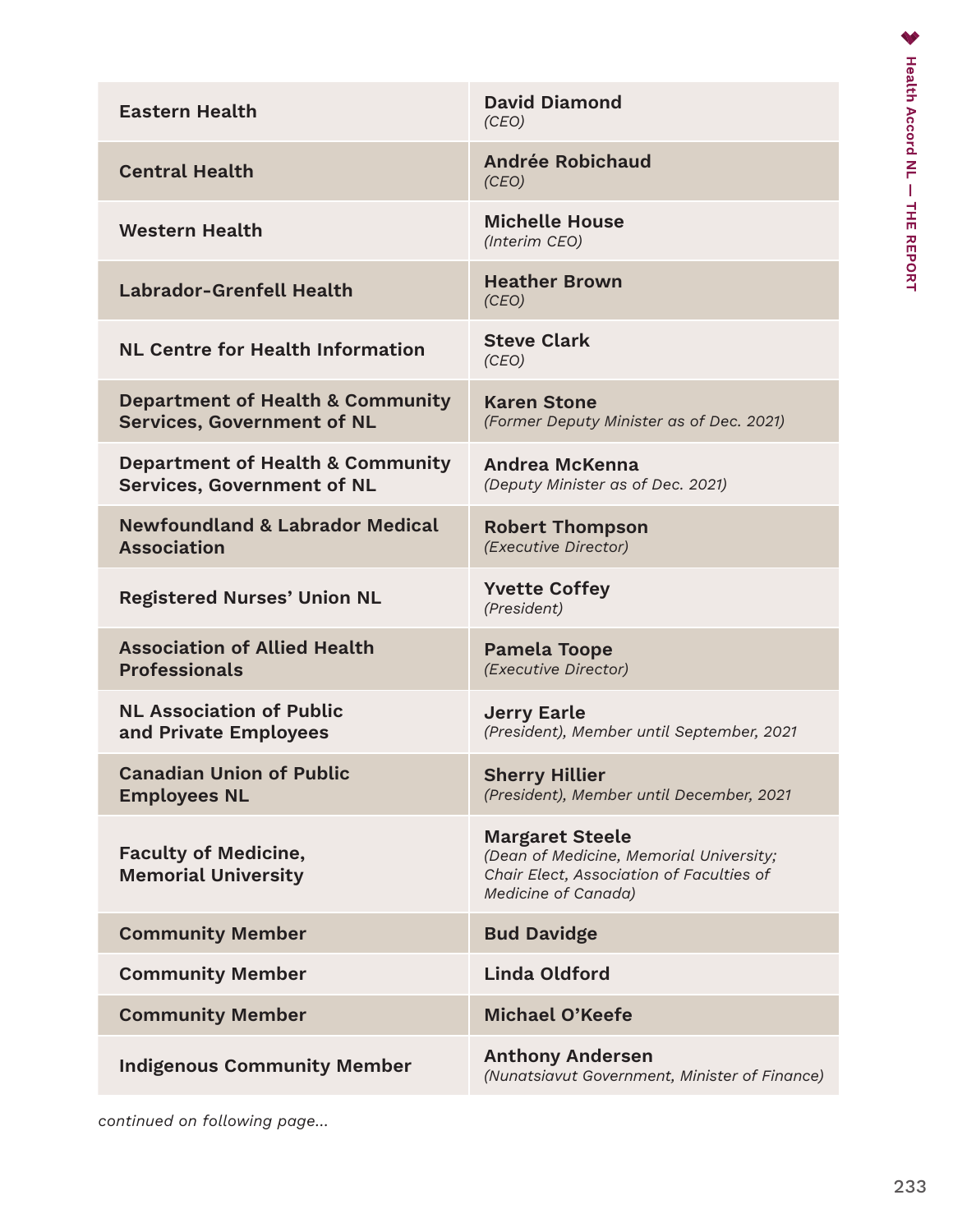| <b>Task Force Member appointed by</b><br><b>Liberal Party of NL</b>                  | <b>Jeff Marshall</b><br>(Chiropractor)                                                                         |
|--------------------------------------------------------------------------------------|----------------------------------------------------------------------------------------------------------------|
| <b>Task Force Member appointed by</b><br><b>NL New Democratic Party</b>              | Joshua Smee<br>(CEO, Food First NL)                                                                            |
| <b>Task Force Member appointed by</b><br><b>Progressive Conservative Party of NL</b> | <b>Ross Wiseman</b><br>(Former Provincial Cabinet Minister & Health<br>System Manager; appointed October 2021) |
| <b>Engagement Advisor</b>                                                            | <b>Stephen Tomblin</b><br>(Retired Professor of Political Science,<br><b>Memorial University)</b>              |
| <b>Support</b>                                                                       |                                                                                                                |
| <b>Operations Manager</b>                                                            | <b>Lynn Taylor</b><br>(Manager, Quality of Care NL)                                                            |
| <b>Senior Policy Advisor - Health</b>                                                | <b>Heather Hanrahan</b><br>(Assistant Deputy Minister, Government of NL)                                       |
| Senior Policy Advisory -<br>Interdepartmental                                        | <b>Tanya Noseworthy</b><br>(Assistant Deputy Minister, Government of NL)                                       |
| <b>Clinical Epidemiologist</b>                                                       | <b>John Harnett</b><br>(Retired Professor of Medicine,<br><b>Memorial University)</b>                          |
| <b>Implementation Advisor</b>                                                        | <b>Cassie Chisholm</b><br>(Director, Cardiac & Critical Care,<br>Eastern Health)                               |
| <b>Communications Advisor</b>                                                        | <b>Melissa Ennis</b><br>(Communications Lead, Quality of Care NL)                                              |

## Health Accord NL Task Force Committee Members

| <b>Social Determinants of Health</b> |                                                            |
|--------------------------------------|------------------------------------------------------------|
| Chair                                | <b>Elizabeth M. Davis</b>                                  |
| <b>Community Leader</b>              | <b>Penelope Rowe</b><br>(CEO, Community Sector Council NL) |
| <b>Health Professional</b>           | <b>Steve Darcy</b><br>(Family Physician, Eastern Health)   |

*continued on following page…*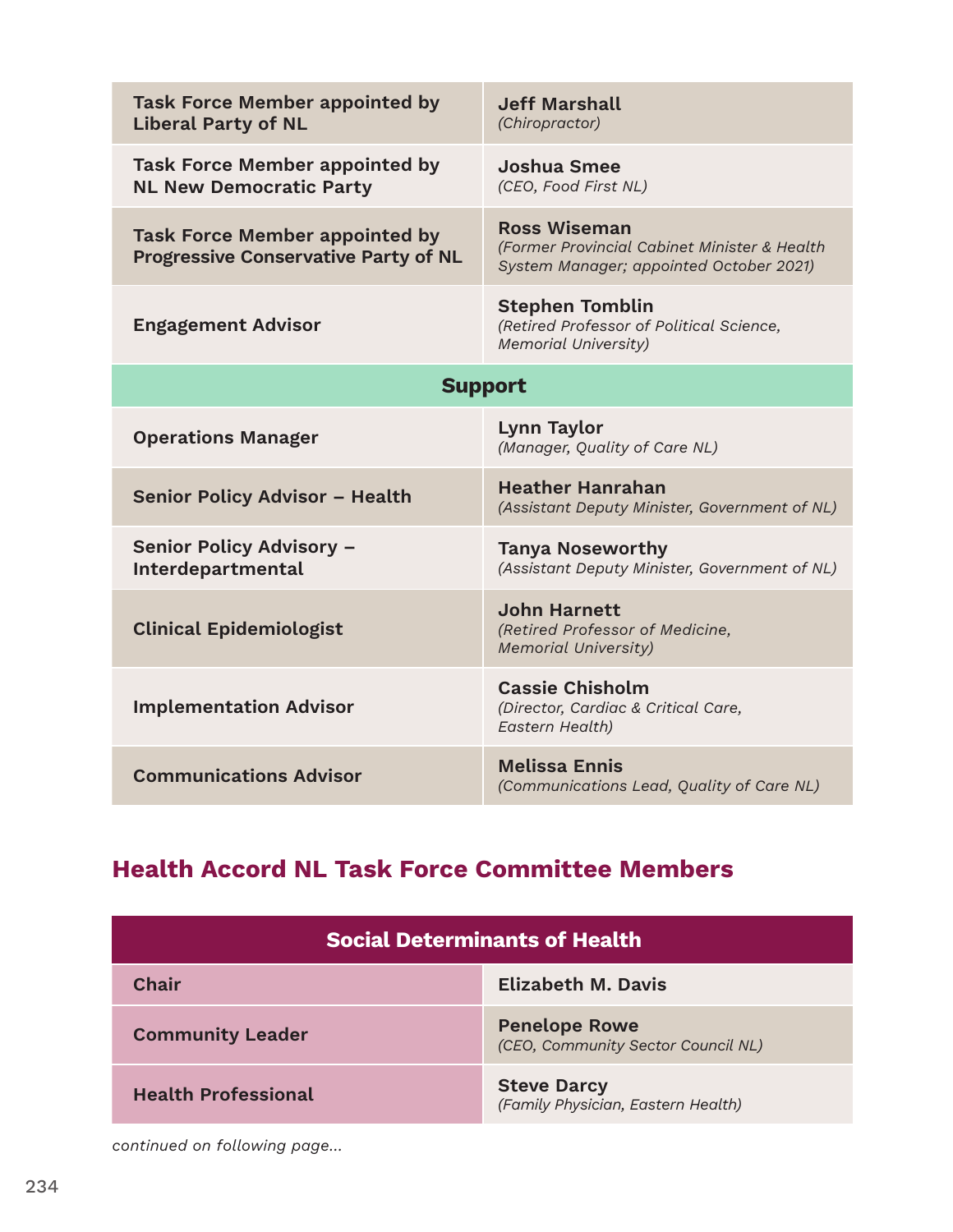| <b>Regional Health Authority Leader</b>                                 | <b>Michelle House</b><br>(Interim CEO, Western Health)                                                                                     |
|-------------------------------------------------------------------------|--------------------------------------------------------------------------------------------------------------------------------------------|
| <b>Content Experts</b>                                                  | <b>Thomas Piggott</b><br>(Former Medical Officer of Health, Labrador-<br>Grenfell Health)                                                  |
|                                                                         | <b>Brenda Wilson</b><br>(Professor & Associate Dean, Community<br>Health & Humanities, Faculty of Medicine,<br><b>Memorial University)</b> |
|                                                                         | <b>Pablo Navarro</b><br>(Senior Research Officer, NL Centre for Applied<br><b>Health Research)</b>                                         |
|                                                                         | <b>Bob Williams</b><br>(Retired Physician; Former RHA Executive;<br>Former Deputy Minister, Health & Community<br>Services)                |
|                                                                         | <b>John Harnett</b><br>(Clinical Epidemiologist; Retired Professor<br>of Medicine, Memorial University)                                    |
|                                                                         | <b>Michelle Kinney</b><br>(Deputy Minister, Health and Social<br>Development, Nunatsiavut Government)                                      |
|                                                                         | <b>Tanya Noseworthy</b><br>(Assistant Deputy Minister, Government of NL)                                                                   |
| <b>Support - Social Determinants of Health</b>                          |                                                                                                                                            |
| Secretariat<br>(Quality of Care NL)                                     | <b>Kathleen Mather</b><br>(Knowledge Translation Lead)                                                                                     |
| <b>Senior Policy Advisor</b><br>(Government of NL)                      | <b>Maggie O'Toole</b><br>(Director of Policy, Planning, and Evaluation<br>(A), Health & Community Services)                                |
| <b>Digital Technology Support</b><br>(NL Centre for Health Information) | <b>Don MacDonald</b><br>(Vice President, Data & Information Services)                                                                      |

\*Also joining the Social Determinants of Health Committee on various sub-groups: Mark Griffin, Director of Quality Management and Training, Children, Seniors and Social Development; Cynthia King, Director, Income Support, Immigration, Population Growth and Skills; Renee Ryan, Director, Policy, Planning and Information Management, Children, Seniors and Social Development; Lisa Baker-Worthman, Program Consultant, Health and Community Services; Joanne Cotter, Provincial Director, Children & Youth, Children, Seniors and Social Development; Terri Jean Murray, Director, Disability Policy Office, Children, Seniors and Social Development; Aisling Gogan, Assistant Deputy Minister, Children, Seniors and Social Development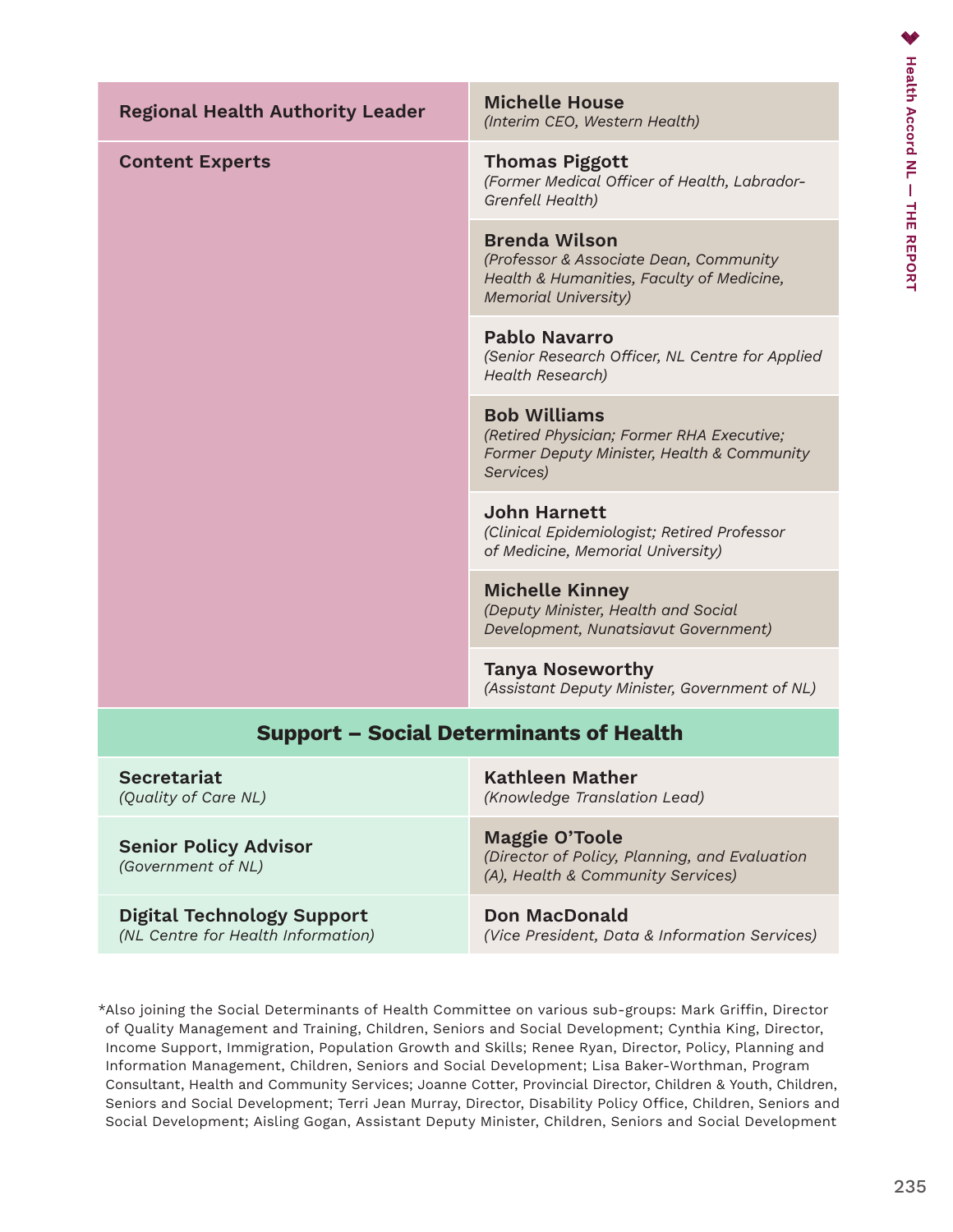| <b>Community Care</b>                                                   |                                                                                                                                      |
|-------------------------------------------------------------------------|--------------------------------------------------------------------------------------------------------------------------------------|
| <b>Chair</b>                                                            | <b>Shanda Slipp</b><br>(Family Physician, Western Health)                                                                            |
| <b>Community Leader</b>                                                 | <b>John Norman</b><br>(Mayor, Bonavista)                                                                                             |
| <b>Health Professional</b>                                              | <b>Lynn Power</b><br>(Executive Director, College of Registered<br>Nurses NL)                                                        |
| <b>Regional Health Authority Leader</b>                                 | Judy O'Keefe<br>(Vice President, Clinical Services,<br><b>Eastern Health)</b>                                                        |
| <b>Content Experts</b>                                                  | <b>Nicole Stockley</b><br>(Family Physician, Eastern Health; Director of<br>External Engagement, NL College of Family<br>Physicians) |
|                                                                         | Ada John<br>(Director, Conne River Health and Social<br>Services)                                                                    |
|                                                                         | <b>Michael Jong</b><br>(Retired Family Physician; Former RHA<br>Executive, Labrador-Grenfell Health)                                 |
|                                                                         | <b>Carmel Casey</b><br>(Family Physician, Central Health)                                                                            |
|                                                                         | <b>Heather Hanrahan</b><br>(Assistant Deputy Minister, Government of NL)                                                             |
| <b>Support - Community Care</b>                                         |                                                                                                                                      |
| <b>Secretariat</b><br>(Quality of Care NL)                              | <b>Cheryl Etchegary</b><br>(Health Policy Analyst)                                                                                   |
| <b>Senior Policy Advisor</b><br>(Government of NL)                      | <b>Monica Bull</b><br>(Senior Manager, Primary Health Care,<br><b>Health &amp; Community Services)</b>                               |
| <b>Digital Technology Support</b><br>(NL Centre for Health Information) | <b>Cynthia Clarke</b><br>(Director, eHealth)                                                                                         |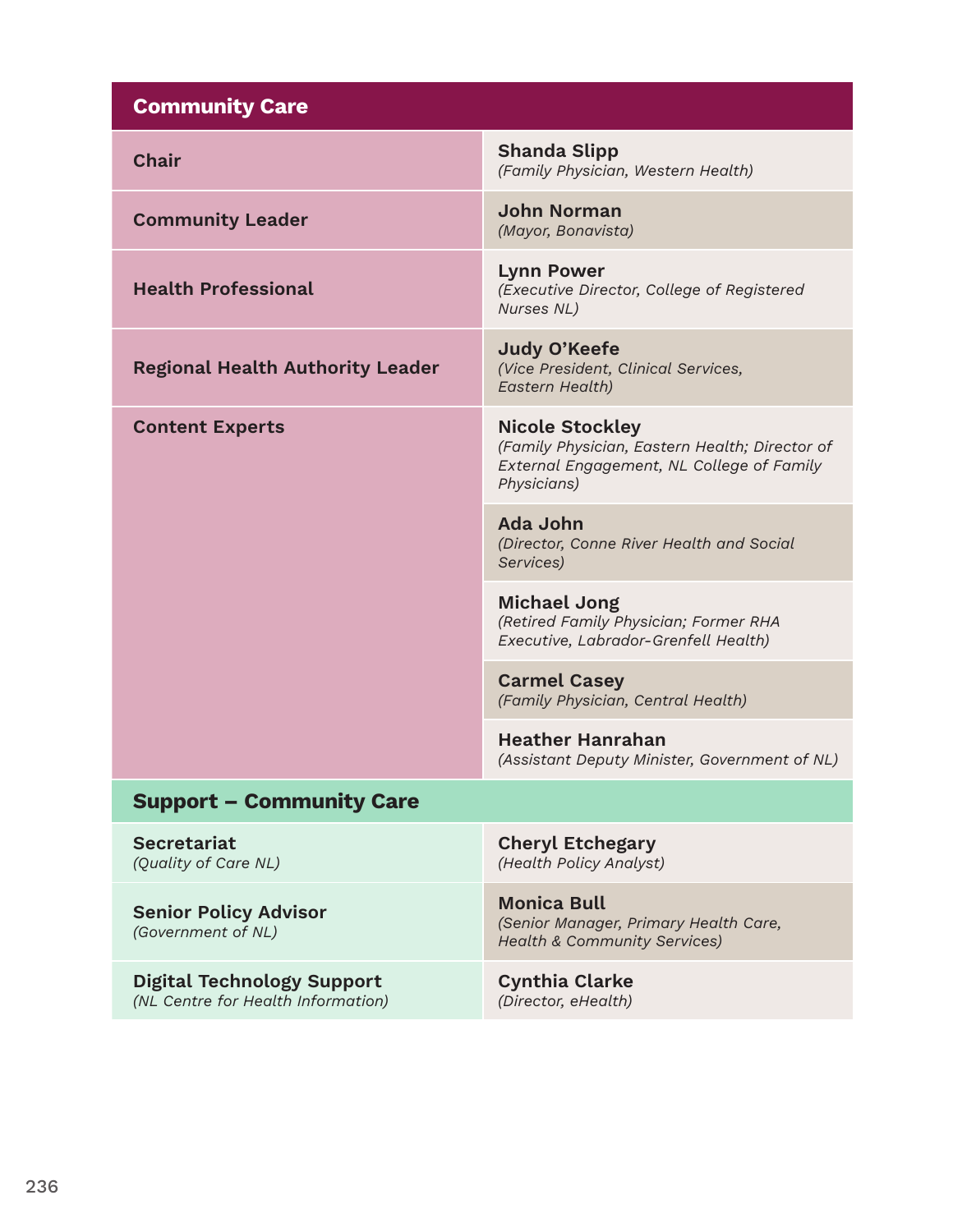| <b>Hospital Services</b>                                                |                                                                                                                                                                        |
|-------------------------------------------------------------------------|------------------------------------------------------------------------------------------------------------------------------------------------------------------------|
| <b>Chair</b>                                                            | <b>Sean Connors</b><br>(Associate Professor of Medicine - Cardiology;<br>Clinical Chief of Cardiac Care Program,<br>Eastern Health)                                    |
| <b>Community Leader</b>                                                 | <b>Dorothy Senior</b><br>(Patient Partner)                                                                                                                             |
| <b>Health Professional</b>                                              | <b>Greg Browne</b><br>(Clinical Chief of Surgery, Eastern Health;<br>Chief of Staff, Eastern Health)                                                                   |
| <b>Regional Health Authority Leader</b>                                 | <b>Gabe Woollam</b><br>(Vice President, Medical Services, Diagnostics<br>& Pharmacy, Labrador-Grenfell Health)                                                         |
| <b>Content Experts</b>                                                  | <b>Tina Edmonds</b><br>(VP People, Quality and Safety (Acting),<br>Western Health)                                                                                     |
|                                                                         | <b>David Carroll</b><br>(Interim VP Medical Services, Central Health)                                                                                                  |
|                                                                         | <b>Larry Alteen</b><br>(Retired Family Physician; Former RHA Executive,<br>Eastern Health & Central Health; Former Medical<br>Consultant, Health & Community Services) |
|                                                                         | <b>Jeannine Herritt</b><br>(Director, Regional Medicine Program,<br>Eastern Health)                                                                                    |
|                                                                         | <b>Heather Hanrahan</b><br>(Assistant Deputy Minister, Government of NL)                                                                                               |
| <b>Support - Hospital Services</b>                                      |                                                                                                                                                                        |
| <b>Secretariat</b><br>(Quality of Care NL)                              | <b>Karen Dickson</b><br>(Health Policy Analyst)                                                                                                                        |
| <b>Senior Policy Advisor</b><br>(Government of NL)                      | <b>Annette Bridgeman</b><br>(Director, Regional Services,<br><b>Health &amp; Community Services)</b>                                                                   |
| <b>Digital Technology Support</b><br>(NL Centre for Health Information) | <b>Pat Hepditch</b><br>(Chief Information Officer)                                                                                                                     |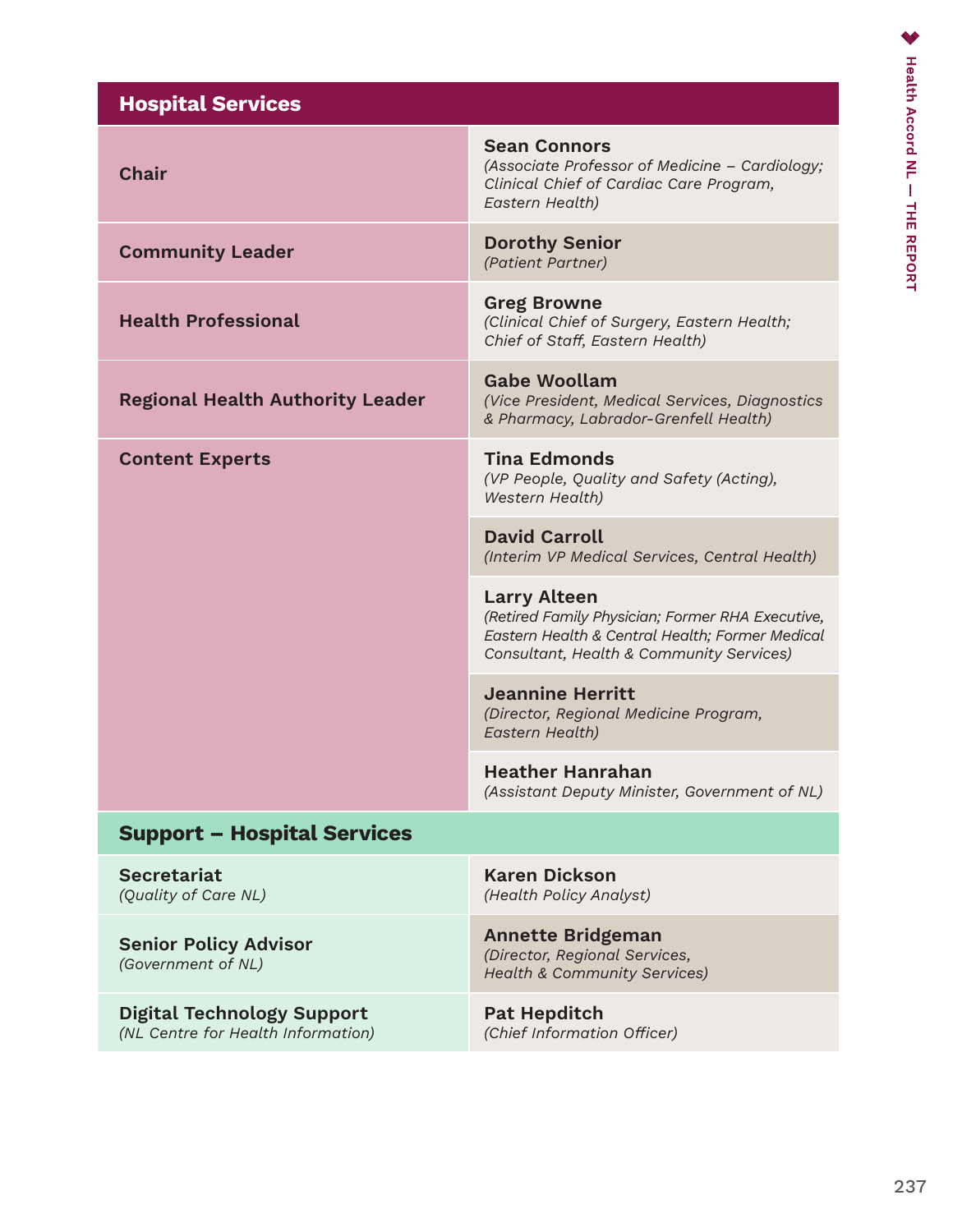| <b>Aging Population</b>                                                 |                                                                                                                                                   |
|-------------------------------------------------------------------------|---------------------------------------------------------------------------------------------------------------------------------------------------|
| <b>Chair</b>                                                            | <b>Joan Marie Aylward</b><br>(Community Champion; Former Provincial<br>Politician; Former NLNU President; Former<br>ED, St. Patrick's Mercy Home) |
| <b>Community Leader</b>                                                 | <b>Rick Singleton</b><br>(Ethicist & Theologian)                                                                                                  |
| <b>Health Professional</b>                                              | <b>Kim Babb</b><br>(Geriatrician, Eastern Health)                                                                                                 |
| <b>Regional Health Authority Leader</b>                                 | Kelli O'Brien<br>(President & CEO, St. Joseph's Care Group,<br>Thunder Bay, ON; Former VP People, Quality<br>and Safety, Western Health)          |
| <b>Content Experts</b>                                                  | <b>Roger Butler</b><br>(Family Physician, Geriatric Researcher,<br>Eastern Health)                                                                |
|                                                                         | <b>Suzanne Brake</b><br>(Former Provincial Seniors' Advocate)                                                                                     |
|                                                                         | <b>Sharron Callahan</b><br>(Chair, NL Seniors & Pensioners Coalition;<br>President, CARP NL; Chair, Seniors Advisory<br>Committee, St. John's)    |
|                                                                         | <b>Nancy Healey-Dove</b><br>(Nurse Practitioner, Central Health)                                                                                  |
|                                                                         | <b>Tanya Noseworthy</b><br>(Assistant Deputy Minister, Government of NL)                                                                          |
| <b>Support - Aging Population</b>                                       |                                                                                                                                                   |
| <b>Secretariat</b><br>(Quality of Care NL)                              | <b>Robert Wilson</b><br>(Research Associate)                                                                                                      |
| <b>Senior Policy Advisor</b><br>(Government of NL)                      | <b>Henry Kielley</b><br>(Director, Seniors & Aging and Adult Protection,<br>Children, Seniors & Social Development)                               |
| <b>Digital Technology Support</b><br>(NL Centre for Health Information) | <b>Nicole Gill</b><br>(Director, Evaluation & Performance<br>Improvement)                                                                         |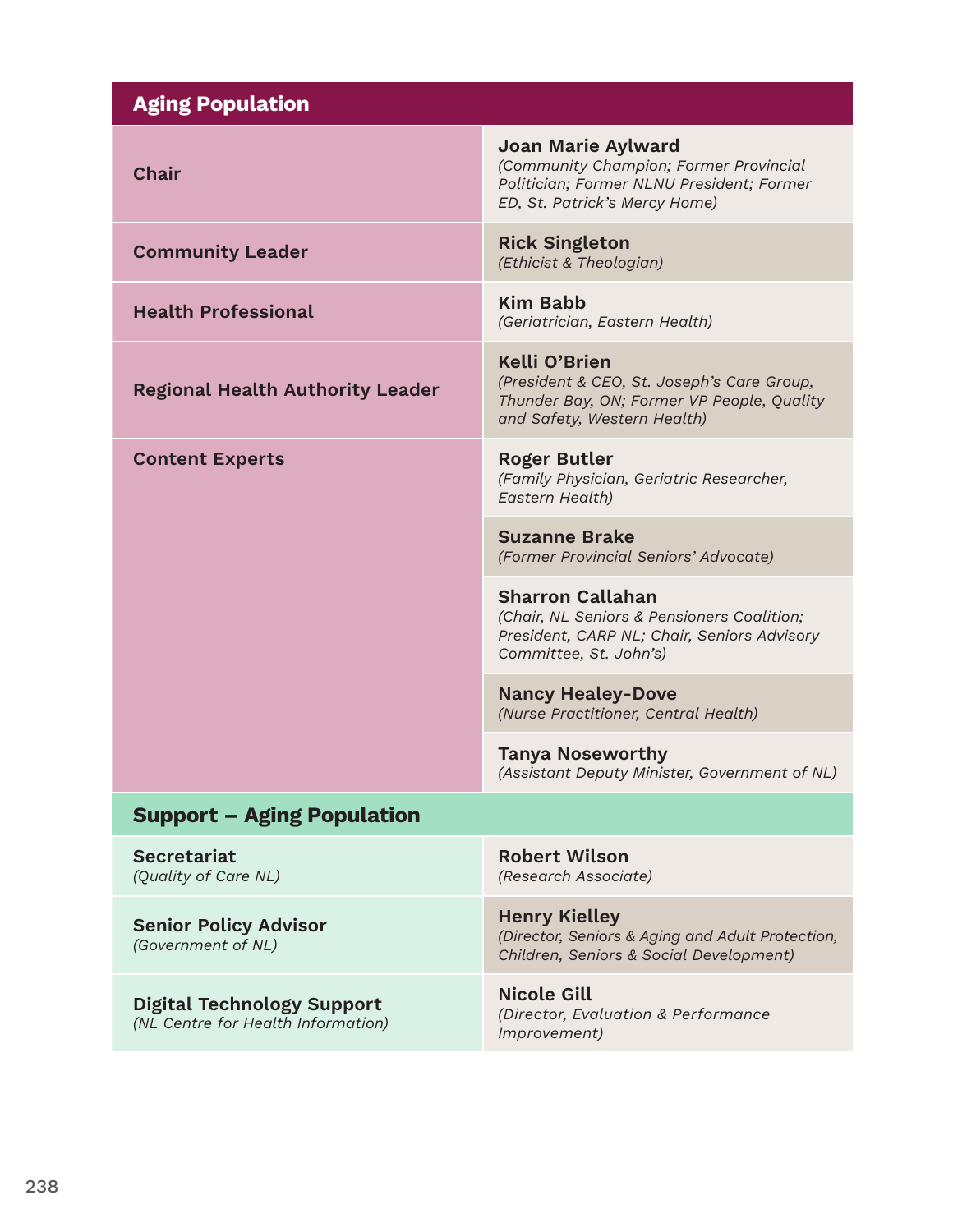| <b>Quality Health Care</b>                                              |                                                                                                                                                                                 |
|-------------------------------------------------------------------------|---------------------------------------------------------------------------------------------------------------------------------------------------------------------------------|
| <b>Chair</b>                                                            | <b>Patrick Parfrey</b><br>(Clinical Lead, Quality of Care NL;<br>John Lewis Paton Distinguished University<br>Professor)                                                        |
| <b>Community Leader</b>                                                 | John Jeddore<br>(Medical Resident)                                                                                                                                              |
| <b>Health Professional</b>                                              | <b>Melissa Skanes</b><br>(Chief of Interventional Radiology, Eastern<br>Health; Clinical Assistant Professor of<br>Radiology, Memorial University)                              |
| <b>Regional Health Authority Leader</b>                                 | <b>Antionette Cabot</b><br>(Vice President, Clinical Services, Labrador-<br>Grenfell Health)                                                                                    |
| <b>Content Experts</b>                                                  | <b>Ed Randell</b><br>(Clinical Chief Laboratory Medicine,<br>Eastern Health; Professor, Division of<br>Laboratory Medicine, Faculty of Medicine,<br><b>Memorial University)</b> |
|                                                                         | <b>Debbie Kelly</b><br>(Professor & Special Advisor of Practice<br>Innovation, School of Pharmacy, Memorial<br>University)                                                      |
|                                                                         | <b>Jared Butler</b><br>(Family & Sports Medicine Physician;<br>Shalloway FPN; Medical Director Primary<br>Care, Central Health)                                                 |
|                                                                         | <b>Kris Aubrey-Bassler</b><br>(Family Physician; Director, Primary Healthcare<br>Research Unit, Memorial University)                                                            |
|                                                                         | <b>Tanya Noseworthy</b><br>(Assistant Deputy Minister, Government of NL)                                                                                                        |
| <b>Support – Quality Health Care</b>                                    |                                                                                                                                                                                 |
| <b>Secretariat</b><br>(Quality of Care NL)                              | <b>Susan Stuckless</b><br>(Research Associate)                                                                                                                                  |
| <b>Senior Policy Advisor</b><br>(Government of NL)                      | <b>John McGrath</b><br>(Assistant Deputy Minister, Corporate<br>Services, Health & Community Services)                                                                          |
| <b>Digital Technology Support</b><br>(NL Centre for Health Information) | <b>Donna Roche</b><br>(Director, Analytics & Data Access)                                                                                                                       |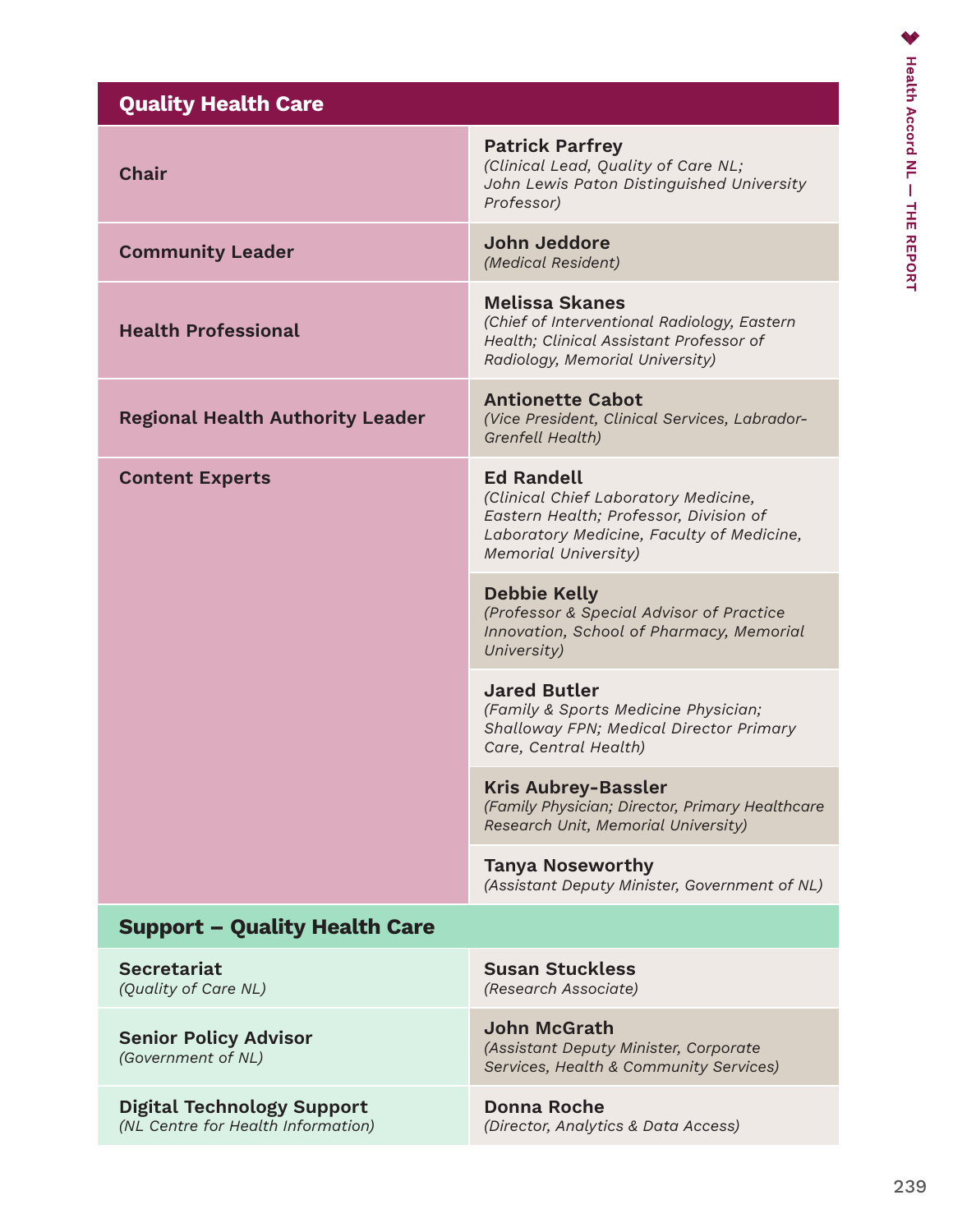| <b>Digital Technology</b>                                               |                                                                                                               |
|-------------------------------------------------------------------------|---------------------------------------------------------------------------------------------------------------|
| <b>Chair</b>                                                            | <b>Paul Preston</b><br>(Former CEO, techNL)                                                                   |
| <b>Community Leader</b>                                                 | <b>Josh Quinton</b><br>(Investment Advisor, CIBC Wood Gundy<br>& Board Director)                              |
| <b>Health Professional</b>                                              | <b>Brendan Barrett</b><br>(Nephrologist, Eastern Health; Professor<br>of Medicine, Memorial University)       |
| <b>Regional Health Authority Leader</b>                                 | <b>Ron Johnson</b><br>(Vice President, Innovation and Rural Health,<br>Eastern Health)                        |
| <b>Content Experts</b>                                                  | <b>Randy Giffen</b><br>(National Innovation Team, IBM Canada;<br><b>Retired Family Physician)</b>             |
|                                                                         | <b>Blair White</b><br>(Former Vice President, Corporate Services,<br><b>NL Centre for Health Information)</b> |
|                                                                         | Chandra Kavanagh<br>(Director, Bounce Health Innovation)                                                      |
|                                                                         | Niki Legge<br>(Director, Mental Health & Addictions,<br><b>Health &amp; Community Services)</b>               |
|                                                                         | <b>Heather Hanrahan</b><br>(Assistant Deputy Minister, Government of NL)                                      |
| <b>Support - Digital Technology</b>                                     |                                                                                                               |
| <b>Secretariat</b><br>(Quality of Care NL)                              | <b>Owen Parfrey</b><br>(Project Coordinator)                                                                  |
| <b>Senior Policy Advisor</b><br>(Government of NL)                      | <b>Andrea McKenna</b><br>(Deputy Minister, Health & Community Services)                                       |
| <b>Digital Technology Support</b><br>(NL Centre for Health Information) | <b>Gillian Sweeney</b><br>(Former Vice President, Clinical Information<br>Programs & Change Leadership)       |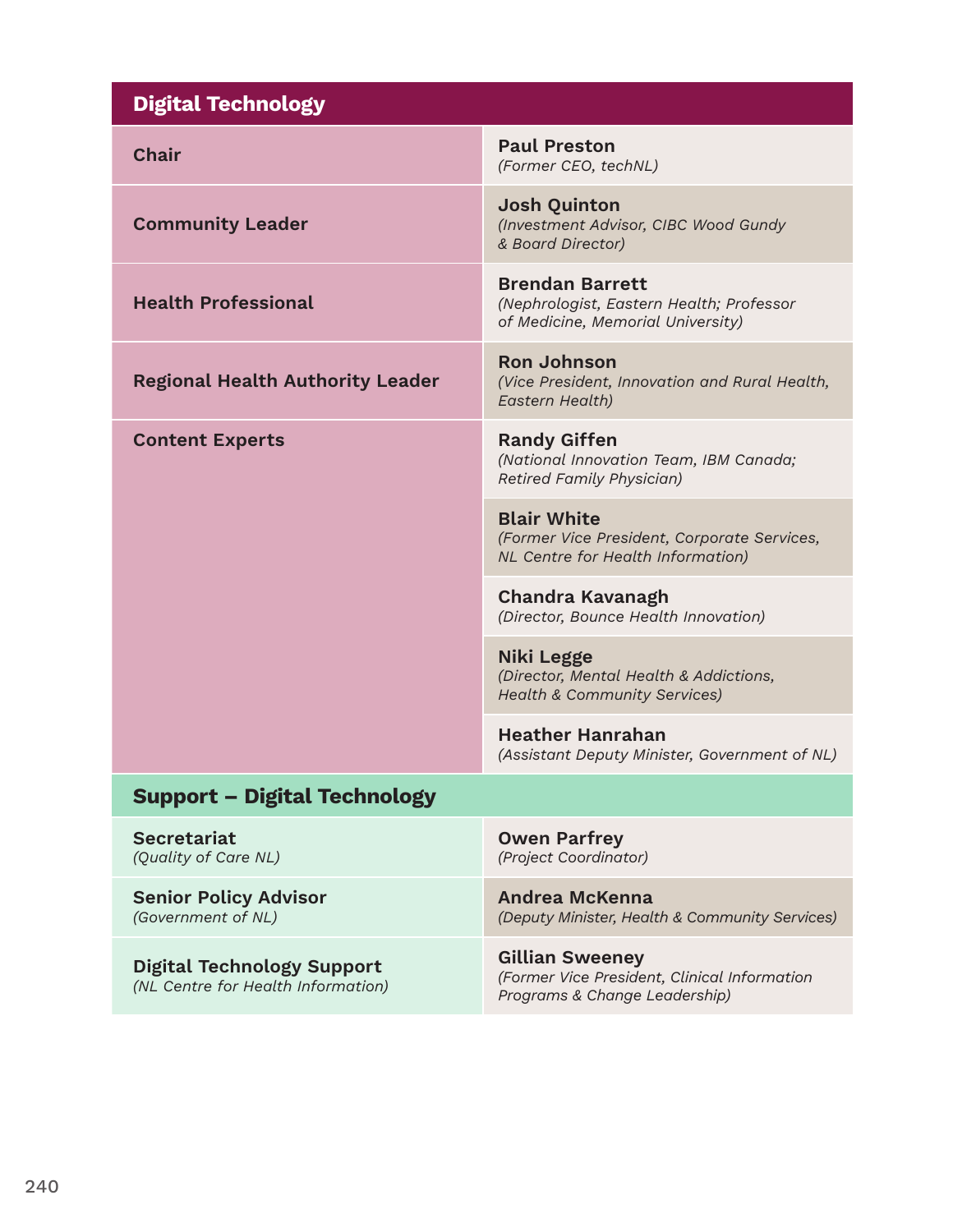## Health Accord NL Task Force Working Group Members

#### Workforce Readiness

#### Louise Jones (Chair)

*(Former CEO, NL Council of Health Professionals; Former Regional Health Authority CEO)*

#### Antoinette Cabot

*(Vice President, Clinical Services, Labrador-Grenfell Health)* 

#### Vanessa Mercer-Oldford

*(Assistant Deputy Minister, Regional Services (A), Health and Community Services)*

#### Dennis Rashleigh *(Vice President Clinical-Medical Services, Rural and Primary Health Care, Western Health)*

#### Vernon Curran

*(Associate Dean of Educational Development, Office of Professional & Educational Development, Faculty of Medicine, Memorial University)*

#### Heidi Staeben–Simmons

*(Associate Vice President, Public Affairs, College of the North Atlantic)*

#### Debbie Forward *(Former President, Registered Nurses' Union NL)*

#### Gordon Piercey *(President, Association of Allied Health Professionals NL)*

#### Adam Churchill *(Senior Manager, Health Workforce Planning, Health and Community Services)*

#### Heather Hanrahan (Secretariat) *(Assistant Deputy Minister, Government of NL)*

#### Finance & Intergovernmental Affairs

#### Patrick Parfrey (Chair) *(Health Accord NL Co-Chair)*

#### Patricia A. Hearn *(Deputy Minister, Intergovernmental Affairs)*

#### John Kattenbusch *(Vice President, Corporate Services and Provincial Shared Services Supply Chain, Central Health)*

#### John McGrath

*(Assistant Deputy Minister, Corporate Services, Health & Community Services)*

#### Ken Hicks

*(Director, Economics, Department of Finance)*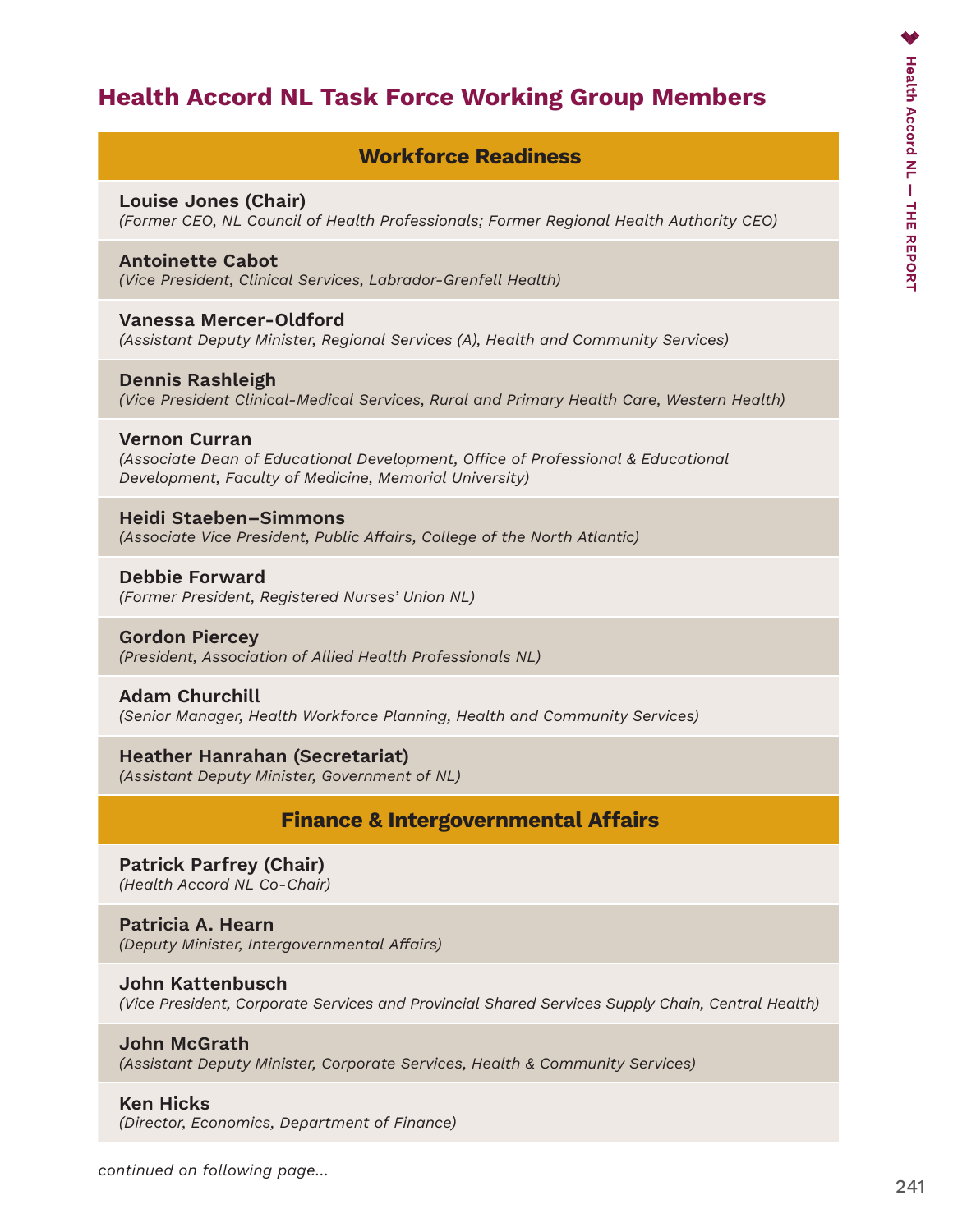#### Lynn Gambin

*(Associate Professor, Department of Economics, Memorial University)*

#### Josh Quinton

*(Investment Advisor, CIBC Wood Gundy & Board Director)*

#### James Rourke

*(Professor emeritus & former Dean of Medicine, Memorial University)*

#### Cathy Duke

*(CEO, Destination St. John's)*

#### Heather Hanrahan (Secretariat)

*(Assistant Deputy Minister, Government of NL)*

### Education

#### Ian Bowmer (Chair)

*(Past President, Royal College of Physicians and Surgeons of Canada; Professor Emeritus & former Dean of Medicine, Memorial University)*

#### Collette Smith

*(Vice President, Clinical Services and Human Resources, Chief Nursing Officer, Eastern Health)*

#### Laura Chu

*(Adult Neurology PGY5, Memorial University; Past President, Professional Association of Residents of Newfoundland and Labrador)*

#### Andrew Hunt

*(Assistant Dean, Distributed Medical Education, Faculty of Medicine, Memorial University)*

#### Irene O'Brien

*(Dean of Health Sciences, College of the North Atlantic)*

#### Linda Inkpen

*(Former Registrar, College of Physicians & Surgeons of NL)*

#### Leah Healey

*(Research and Education Specialist, Registered Nurses' Union NL)*

#### Peggy Colbourne

*(Director, Western Regional School of Nursing)*

#### Paul Banahene Adjei

*(Interim Dean, School of Social Work, Memorial University)*

#### Amy Hudson

*(Governance and Strategic Planning Lead & Co-lead Negotiator, Recognition of Indigenous Rights and Self Determination, NunatuKavut)*

#### Tanya Noseworthy (Secretariat)

*(Assistant Deputy Minister, Government of NL)*